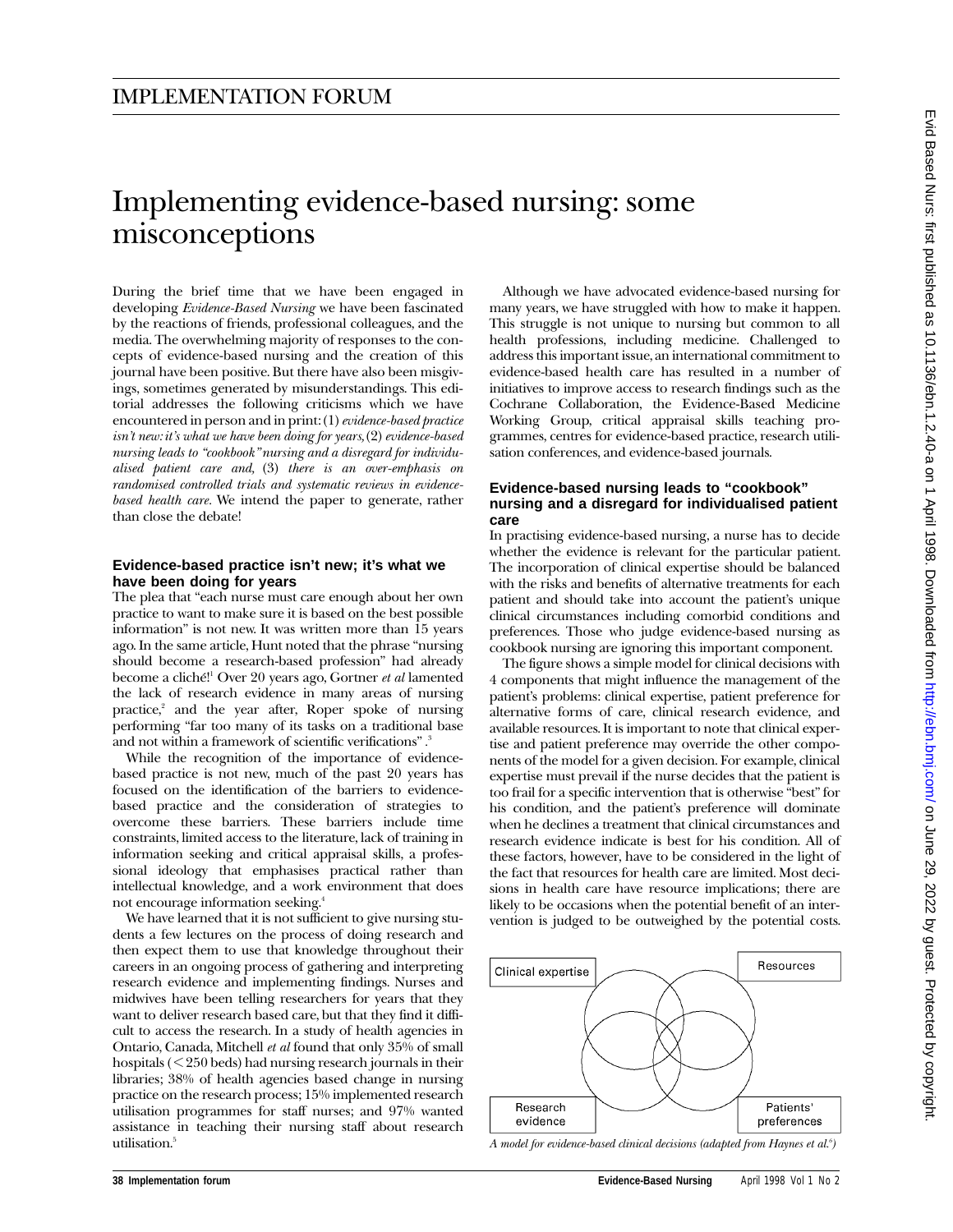While individual clinical nurses may not make this judgment, they need to be aware of this important dimension.

In professional training and beyond, we learn the basic mechanisms of disease and pathophysiology and acquire skills in assessment, planning, intervention, and evaluation. We refine these skills by accumulating clinical expertise through observing the correlates and consequences of our actions in dealing with many patients. Many elements of clinical assessment and management require the advanced knowledge that nursing education provides and the expertise that comes with experience.

Evidence from research can help to perfect the expertise but cannot do the examination or sort through the myriad of quantitative and qualitative information that nurses collect during the clinical encounter. Clinical expertise is the crucial element that separates evidence-based nursing from cookbook nursing and the mindless application of rules and guidelines.

Patients have always exercised their preferences for care by choosing alternative treatments, refusing treatment, preparing advance directives ("living wills"), and seeking second opinions. Today's patients have greater access to clinical information than ever before, and some become more knowledgeable about their conditions than their care providers; particularly those with chronic conditions. Although the patient's role in clinical decisions is usually not formalised and is sometimes ignored by care providers, it is an important component of most clinical decisions. Clearly, the best possible scenario is one in which the patient is able to play a full part in making decisions about his or her own health care, having been given an accurate assessment of the current state of knowledge.

Imagine the older person in hospital after a stroke. The nurse caring for this person uses highly developed communication skills, intuition, and clinical experience to get to know the patient and his family. The nurse begins to understand how the patient feels about what is happening to him, and what his goals for rehabilitation might be. As she establishes this rapport, she is in a position to determine if the patient is depressed, anxious, and/or eager to learn about his condition. The relationship that a nurse builds with her patients is important to patients, as shown by Kralik *et al* in this issue (p63). However, these relationships are enhanced if the nurse is also able to ensure that the caring practices and interventions she uses are safe and effective. Knowing which exercises are effective for patients with hemiplegia, knowing how to prevent their pressure sores, and how to teach them to transfer from a bed to a chair will contribute to high quality patient care.

### **There is an over-emphasis on randomised controlled trials and systematic reviews in evidence-based health care**

Evidence-based health care is about applying the best available evidence to a specific clinical question. The randomised controlled trial (RCT) is the most appropriate design for evaluating the effectiveness of a nursing intervention, for example the effectiveness of nicotine inhalers in helping patients quit smoking (see Hjalmarson *et al* in this issue, p45), or the effectiveness of different pressure relieving aids in preventing pressure sores (Vyhlidal *et al* in this issue, p51). The reason that the RCT is the most appropriate design is that through random assignment of patients to comparison groups, known and unknown confounders are distributed evenly between the groups ensuring that any difference in outcome is due to the intervention.

In a 1997 issue of the *British Journal of Nursing*, White stated that: "Perhaps the most obviously flawed assumption is that examining research using RCTs is the best way to evaluate the effectiveness of interventions and a better basis for clinical decision-making than the clinical experience of the practitioner."7

We strongly disagree with White's assertion. History has shown numerous examples of healthcare interventions which, on a patient by patient basis, might appear to be beneficial, but when evaluated using randomised trials have been shown to be of doubtful value, or even harmful. Examples include the use of cover gowns by nurses when caring for normal newborns in the nursery,<sup>8</sup> and shaving before surgery.<sup>9</sup> Few of us would want to begin a drug regimen that has not been proved to be safe and effective in a RCT.

More recently, there has been an emphasis on systematic overviews of the research literature. In an overview, eligible research studies are viewed as a population to be systematically sampled and surveyed. Individual study characteristics and results are then abstracted, quantified, coded, and assembled into a database that, if appropriate, is statistically analysed much like other quantitative data. The statistical combination of the results of more than one study, or metaanalysis, effectively increases the sample size and results in a more precise estimate of treatment effect than can be obtained from any of the individual studies used in the meta-analysis. There are 3 overviews in this issue of *Evidence-Based Nursing* which address the effectiveness of distance medicine technology (Balas *et al*, p58), compression treatment for venous leg ulcers (Fletcher *et al*, p50), and psychosocial interventions for children with chronic illnesses (Bauman *et al*, p43). Through rigorous systematic overviews, nurses are provided with a summary of all the methodologically sound studies related to a specific topic. In most cases, this is much more powerful than the results of any one single study.

Just as randomised trials and systematic overviews are the best designs for evaluating nursing interventions, qualitative studies are the best designs to better understand patients' experiences, attitudes, and beliefs. Results of intervention studies may inform nurses about the optimal effects of an intervention in a sample of patients, but they do not explore and explain the barriers to patient compliance with the intervention, nor how the treatment affects the patient's everyday life, the meaning of illness for the patient, or the adjustment required to accommodate a lifelong treatment regimen. Rigorous qualitative research is based on explicit purposive strategies, in depth analysis of data, and a commitment to examining alternative explanations. In this issue of *Evidence-Based Nursing*, qualitative studies examine parents' experiences with a critically ill child in the paediatric intensive care unit (Mu and Tomlinson, p60); patients' experiences of nursing (Kralik *et al*, p63); experiences of long term oxygen therapy (Ring and Danielson, p64); women's role as carers (Wuest, p62); and patterns of violence experienced by homeless battered women (Clarke, p61).

Through *Evidence-Based Nursing* we hope to convey that good evidence does involve more than RCTs and systematic overviews. Each research design has its purpose, its strengths, and its limitations. The key is ensuring that the right research design is used to answer the question posed.

The ultimate goal of nursing is to deliver to patients the best available care. Despite numerous barriers to using research there continues to be strong motivation among nurses to learn the skills required to practice evidence-based